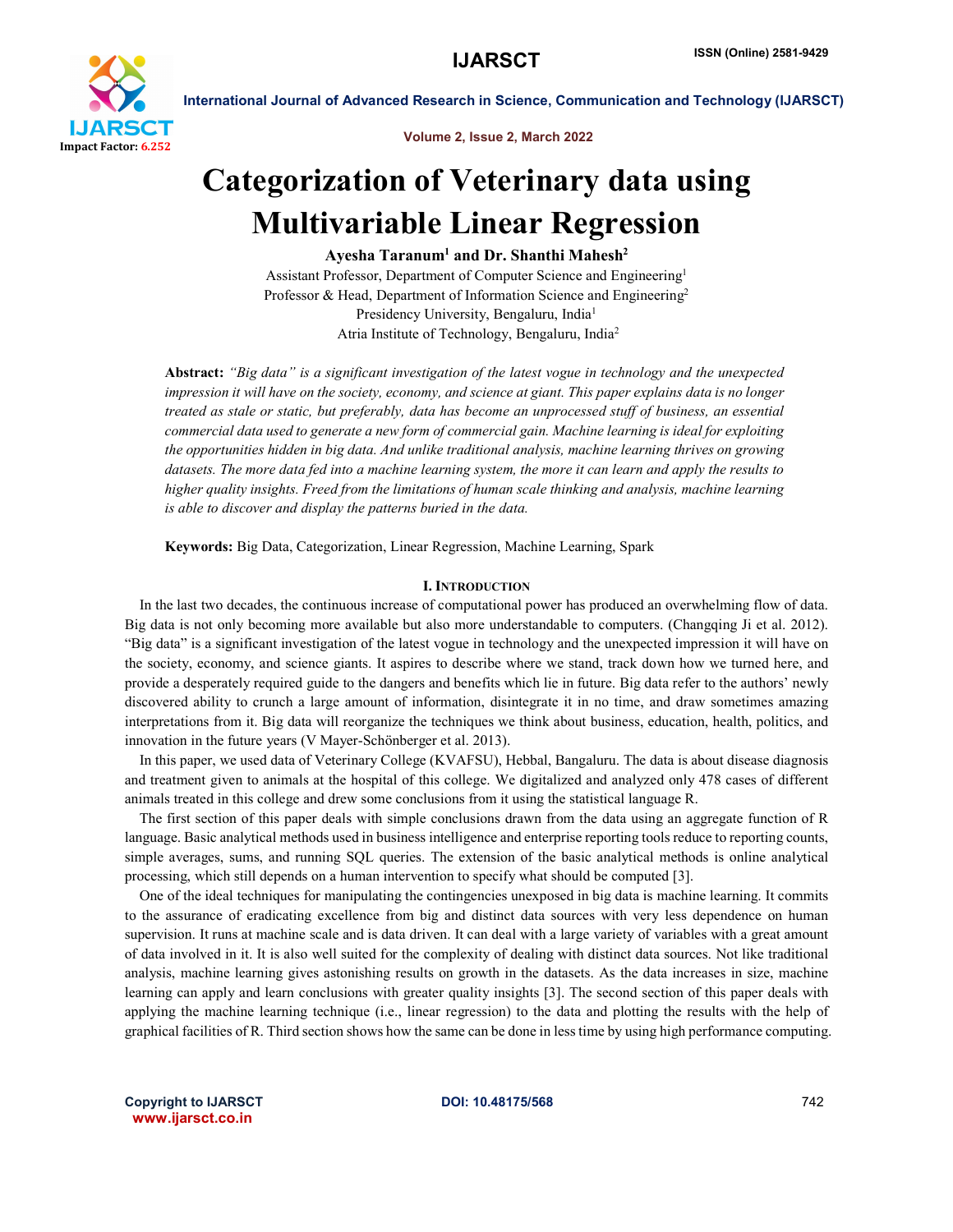

#### Volume 2, Issue 2, March 2022

# II. BLOCK DIAGRAM



#### R Code to Categorize Animal Data and Plotting Graph

 We categorized animal data based on the number of cases covered in one day. In the first coding, we used the data columns of the dataset and grouped and plotted the graphs based on the frequency. In the second coding, we considered the species columns of the data set to determine the different species covered by the dataset and plotted a bar graph for that.

1.

> data <- read.csv("aish.csv")

 $\geq$ no.of.cases $\leq$ - aggregate(x = (data\$Date), by = list(Date = data\$Date), FUN = length)

 $\Rightarrow$ barplot(no.of.cases\$x,names.arg = date,las = 2,col = 7,ylim = c(0,50),main = 'Cases covered per day using R', xlab = 'Date', space =  $0.3$ , cex. axis=.8, cex. names=.8).

#### Cases covered per day using R



2.

 $>$ no.of.appearances.species $\leq$ -aggregate(x=values, by = list(Species = data\$Species),FUN = length)

>barplot(no.of.appearances.species\$x,names.arg = no.of.appearances.species\$Species, las = 2, col = 5,cex.axis=.8, cex.names=.6,ylim =  $c(0,400)$ ,main = 'Species diagnosed using R',space = 0.3)



This two-bar graph shows how the data can be used to draw simple conclusions. Our data contains total 478 cases.

Copyright to IJARSCT **DOI: 10.48175/568 Copyright to IJARSCT** 243 www.ijarsct.co.in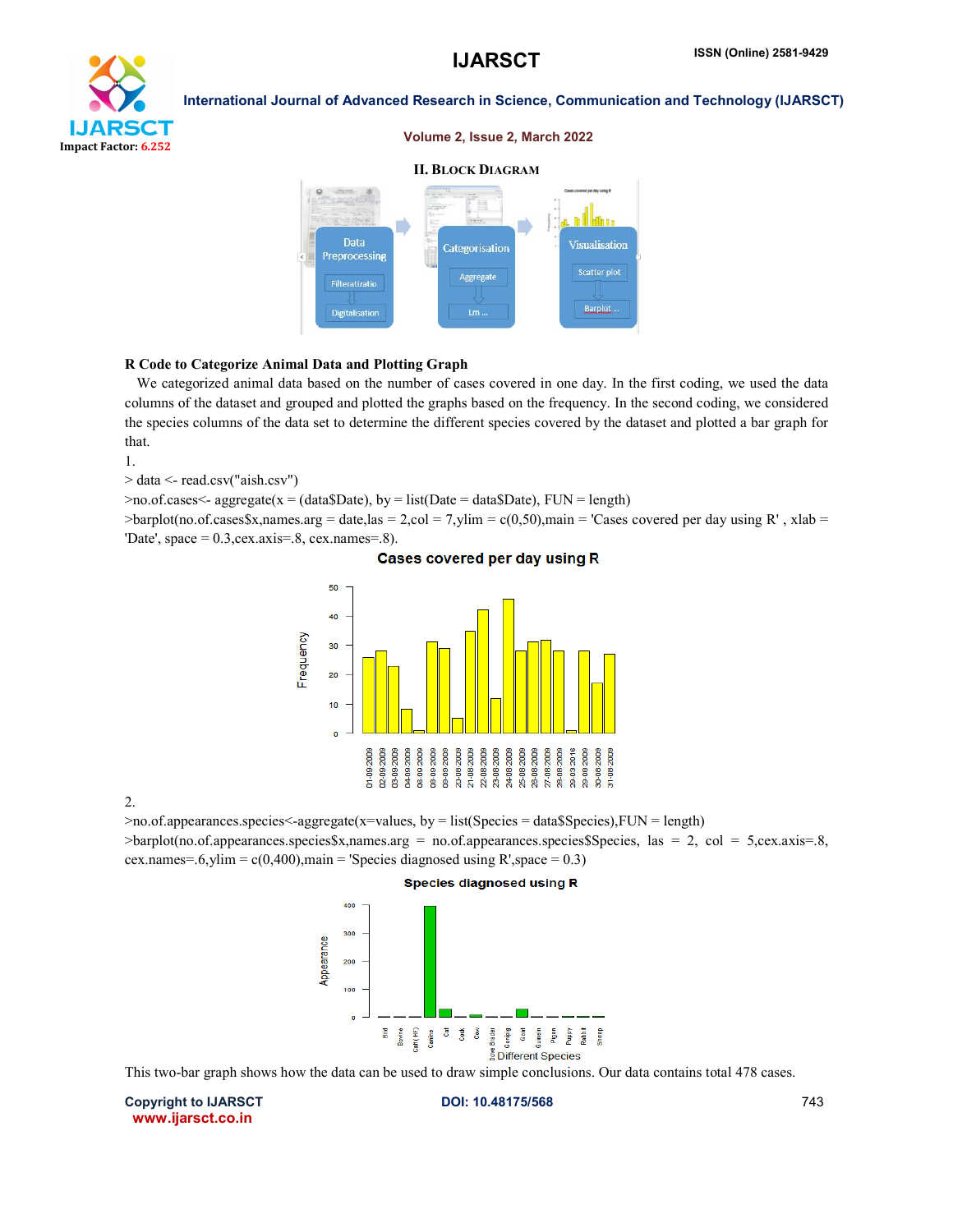

#### Volume 2, Issue 2, March 2022

#### III. MACHINE LEARNING

 Machine learning is the science of getting a computer to act without being explicitly programmed. In the past decade, machine learning has given us an effective web for searching, practical speech recognition, self-driving cars, and a vastly improved understanding of the human genome. In this paper, we explored the most effective machine learning techniques and gain practically implementing them and graphically showing how it worked [1]. Machine learning is applicable in many areas.

### 3.1 Types of Problems

Types of problems applicable to Machine Learning:

Regression problem – when we need to predict some continuous output values based on a discrete list of training examples. Example: house price prediction problem (prices are continuous: can be any number 0-200K).

Classification problem – when we need to classify an input value to be part of a finite list of discrete classes. Example: Cancer diagnosis problem (2 classes: either YES or NO). Written number recognition (we have 10 classes: numbers 0- 9). Machine learning is to big data as human education is to living experience: We incorporate and hypothesize from former skills to cope with unconventional circumstances. Big data on machine learning photocopy performance with a gigantic scope. Think of machine learning and big data as three stages (and phases of companies that have come out of this space): analyse, collect, and predict. These stages have been detached in the past, because we've been developing the ecological community from the bottom up — investigating different architectural and mechanism options — and developing a set of applications around that (Peter Levine, 2015).

Linear Regression with one variable

 Linear regression is the most basic predictive analysis and very commonly used. The relationship between one dependent variable and one or more independent variables can be explained by estimates of regression and are also used to describe the data [4].

 At the heart of the regression analysis is the task of fitting a single line through a scatter plot. The simplest form with one dependent and one independent variable is defined by the formula

 $y = c + b * x$ ,

where  $y =$  estimated dependent,

 $c = constant$ ,

b = regression coefficient, and

 $x =$  independent variable [4].

Now lets see how this simple linear regression can be applied to our veterinary data set. We have considered an independent variable. The following code shows the scatter plot for our data.

plot (df\$Age,df\$Temperature,main = "Animals treated with KVAFSU")

**Animals treated in KVAFSU** 



 $\geq$ demo.lm $\leq$ - lm(df\$Temperature  $\sim$  df\$Age, data = df)

>plot(demo.lm)

> summary(demo.lm) Call:

Copyright to IJARSCT **DOI: 10.48175/568 Copyright to IJARSCT** 244 www.ijarsct.co.in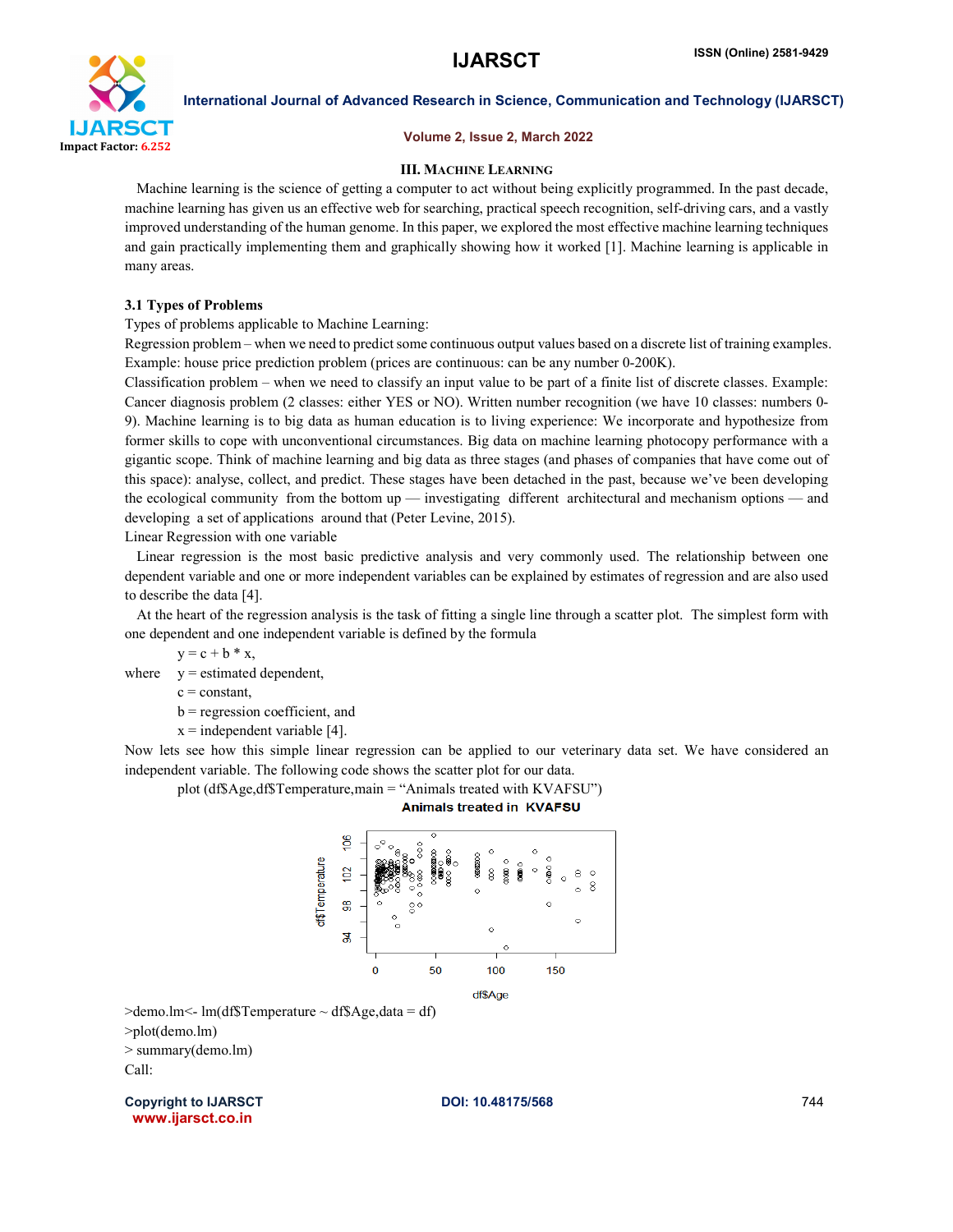

#### Volume 2, Issue 2, March 2022

 $lm(formula = df$Temperature ~ df$Age, data = df)$ Residuals: Min 1Q Median 3Q Max -9.3322 -0.6764 0.1940 0.8452 4.8369

Coefficients:

Estimate Std. Error t value  $Pr(>\vert t \vert)$ (Intercept) 102.267922 0.151209 676.337<2e-16 \*\*\*



---

Signif. codes:  $0$  '\*\*\*'  $0.001$  '\*\*'  $0.01$  '\*'  $0.05$  '.'  $0.1$  ' ' 1 Residual standard error: 1.726 with 237 degrees of freedom

(239 observations deleted due to missingness)

Multiple R-squared: 0.00347, Adjusted R-squared: -0.000735

F-statistic: 0.8252 with 1 and 237 DF, p-value: 0.3646 Interpreting Simple Linear Model Output

Interpreting Simple Linear Model Output

Below we briefly explain each component of the model output:. (Felipe Rego, 2015).

#### Formula Call

 The first item shown in the output is the formula used in R for fitting the data. Note the simplicity in the syntax: the formula just needs the predictor (Age) and the target/response variable (Temperature), together with the data being used (df).

#### Residuals

 Residuals are nothing but the difference between the original observed response values (Temperature in this case) and the response values predicted by the model. The Residuals section is divided into 5 summary points. When assessing how well the model fits the data, there should be a symmetrical distribution across these points with the mean value zero (0). In this example, the distribution of the residuals does not appear to be strongly symmetrical. Thus, this model predicts some of the points which lie far away from the actual observed points or regression line.

#### Coefficients

 In simple linear regression, theoretically, the coefficients are nothing but two unknown constants representing the intercept and slope terms of the model. To predict the temperature of an animal of a particular age, first get the training

Copyright to IJARSCT **DOI: 10.48175/568 POI: 10.48175/568 POI: 10.48175/568** www.ijarsct.co.in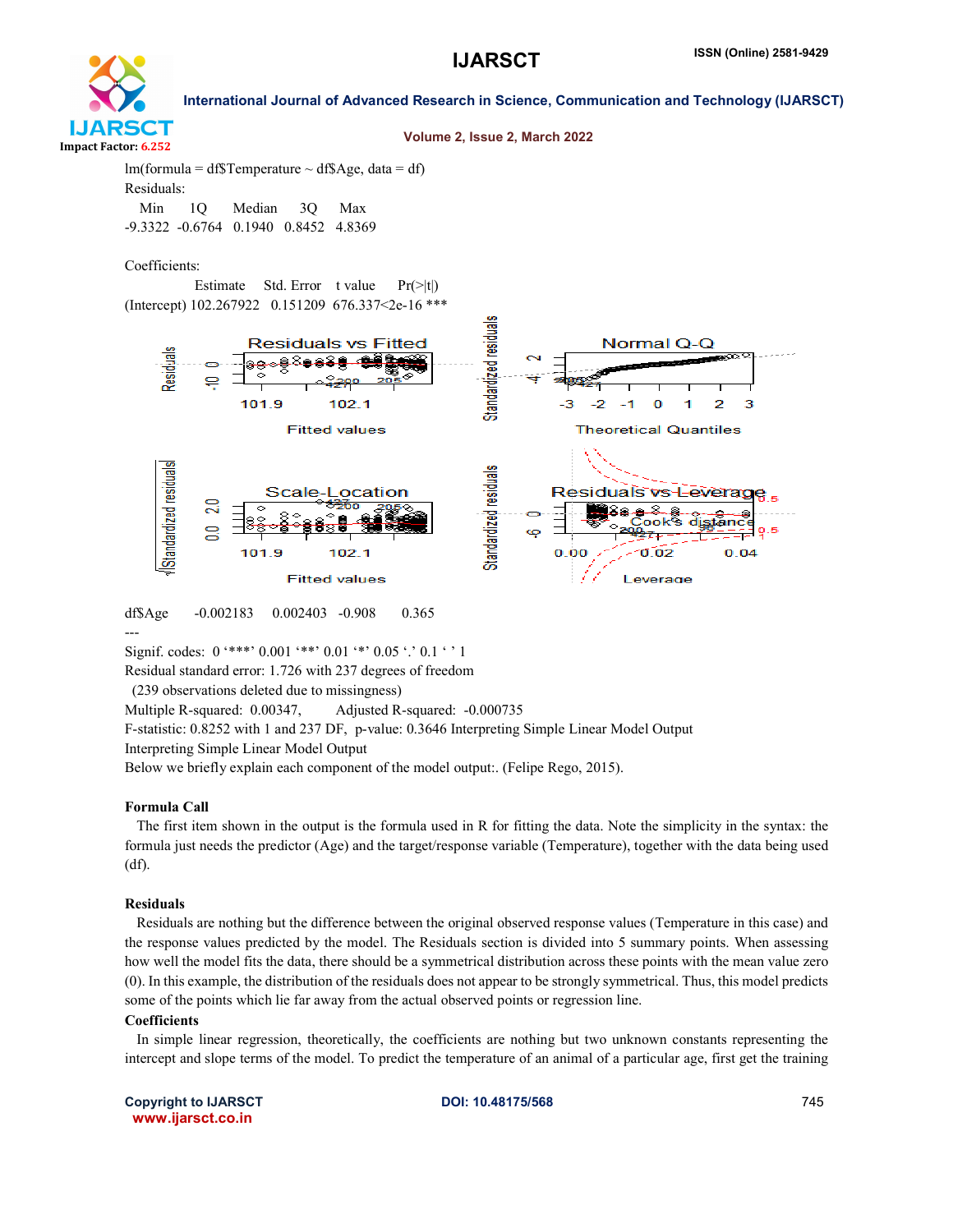

#### Volume 2, Issue 2, March 2022

set and produce an estimate of the coefficients by fitting it into the model formula. Ultimately, the analyst wants to determine the intercept and slope so that the ultimate fitted line is close to 479 data points of the dataset Coefficient – Estimate

 It contains two rows, intercept and slope. Intercept is the expected value of the temperature of an animal considering the average age of an animal in the data set. Second slope is the effect age has on temperature. The slope term means, for 1-month increase in age of an animal the required temperature goes up by -0.0021830F.

# Coefficient – Standard Error

 It is the measure of the average amount that the coefficient estimate varies from the actual average value of our response variable. In this example, it is previously determined that for 1-month increase in age of an animal the required temperature goes up by -0.0021830F. The standard error is used to calculate an estimate of the expected difference. Especially the required temperature for an animal can vary by 0.002400F. The standard error can be used to find the confidence intervals and to test the hypothesis statistically for the existence of a relationship between age and temperature.

# Coefficient – t value

 It is a measure of how many standard deviations the model coefficient estimate is far away from 0. If the value is far away from zero, the null hypothesis can be rejected, which means there exists a relation between age and temperature of an animal. These values are also used to calculate p-values.

# Coefficient - Pr(>|t|)

This acronym in the model output is the probability of observing any value equal or greater than |t|. If this value is small, then it is unlikely to observe any relationship between the independent (Age) and dependent (Temperature) variables due to chance. The 'signif. Codes' associated with each estimate represent the significance of p-value. Three stars means a highly significant p-value. If the p-value is small, then this indicates that the null hypothesis cannot be rejected.

# Residual Standard Error

 It is a measure of the quality of a linear model fit. Every linear model has an error term E, because of this error term it is difficult to predict the response variable (Temperature) from the predictor (Age). The Residual Standard Error is the average amount that the response (Temperature) will deviate from the true regression line. In this example, the temperature can deviate from the true regression line by 1.7260F with 237 degrees of freedom. Out of 479 observations, 239 observations are deleted due to missing.

# Multiple R-squared, Adjusted R-squared

 R-squared statistics gives how well the model is fitting the actual data. This term explains the existence of a relationship between variables of the linear model. R-squared lies between 0 and 1. Quantity near to 0 explains the strong existence of this relation. In this example, R2 is 0.00347, which is near to 0. This term can be improved by increasing the number of variables in the model. This is the reason adjusted R2 value is preferred as it adjusts for the number of variables considered.

# F-Statistic

 F-Statistic shows whether a relationship exists between the predictor and the response variables. F-statistics depend on the number of predictors and the number of data points (Felipe Rego, 2015). Interpreting Diagnostic Plots of Linear Regression Analysis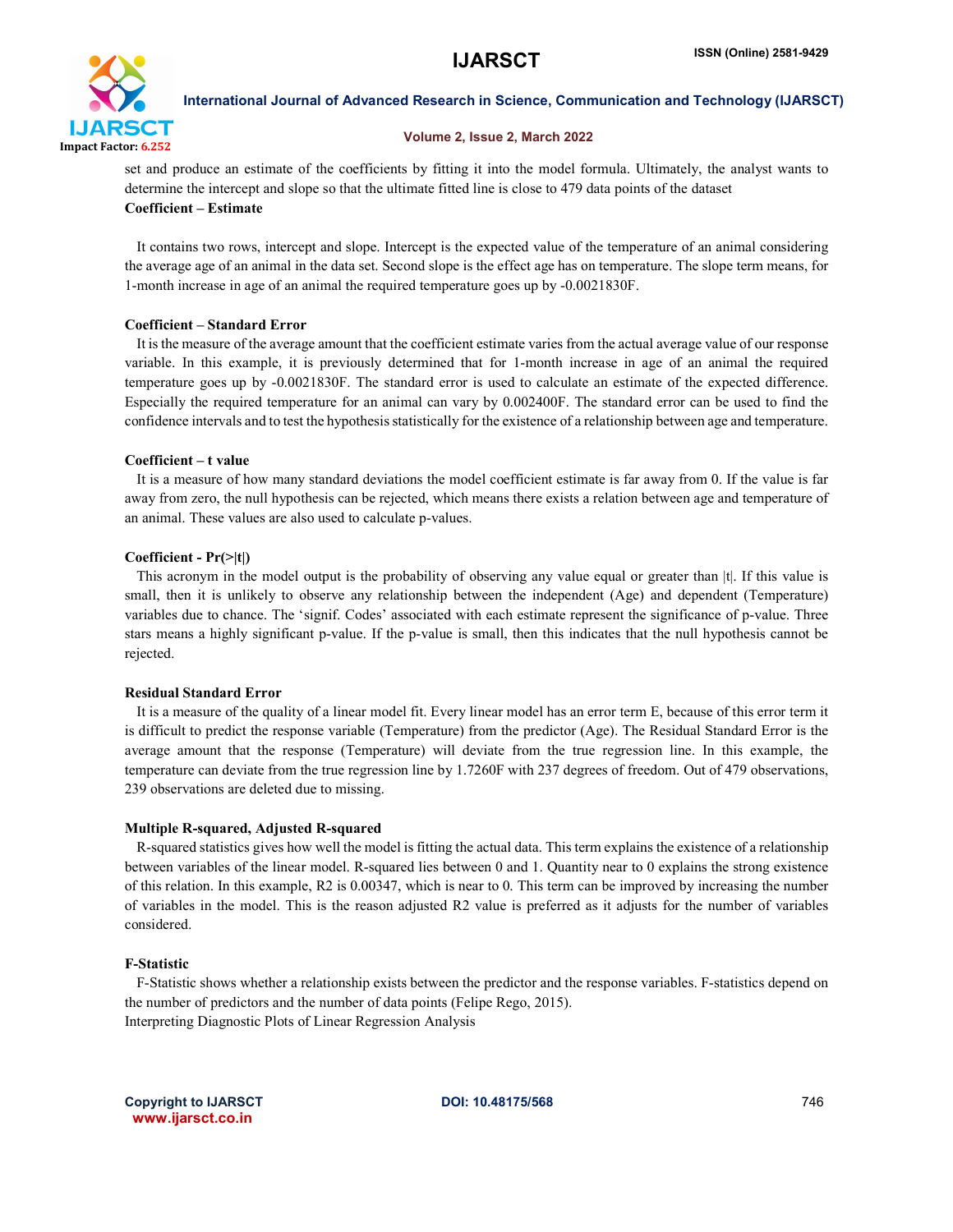

# Volume 2, Issue 2, March 2022

# 1. Residuals vs Fitted

 This plot shows are there any nonlinear patterns in the residuals. If the residuals are spread equally around a horizontal line without any distinct pattern, which is a good indication of nonlinearity.

# 2. Normal Q-Q

This plot shows if the residuals are normally distributed.

# 3. Scale-Location

 Moreover, called Spread-Location plot. This plot is used to see if the residuals are spread equally along the ranges of predictors. From this plot, the homoscedasticity can be checked.

# 4. Residual vs Leverage

 Influential cases, if any, were found with the help of this plot. In linear regression analysis, all outliers are not influential. Even if the data have extreme values, the outlier point did not have any effect on the regression line. Such data won't really matter, and are not influential, as they follow the trend in the majority of cases. Whereas some data points are very much influential even if they lie in the range of values. Such influential cases can alter the results if excluded from analysis. These points don't get along with the trend in the majority of the cases. In this example, there are no influential cases or cases as all cases are well inside of the Cook's distance line (Bommae Kim, 2015).

# Time comparison between read.csv() and readRDS()

 This section graphically shows the time comparison between read.csv() and readRDS(). In the above section, read.csv() is used to import the dataset and linear regression is performed on the same dataset. Here plot the time required to execute the Lm command by importing the dataset using read.csv(). Again plotting the time required to execute the same Lm command with the use of readRDS(), which is a better solution. saveRDS() serializes an R object and saves the representation of the object[2].

```
csvTime<- system.time(
  {
        df<-read.csv("aish.csv",stringsAsFactors=FALSE,dec = '.')
        par(mfrow = c(2,2)) dataset<-df[,c('Age','Temperature')]
           plot(dataset$Age,dataset$Temperature)
        demo.lm<- lm(dataset$Age~ dataset$Temperature,data = dataset)
           summary(demo.lm)
           plot(demo.lm)
  })
RDSTime<- system.time(
{ saveRDS(df,"KVAFSUdata1.rds")
   KVAFSUdata2 <- readRDS("KVAFSUdata1.rds")
   identical(KVAFSUdata2,df) 
   KVAFSUdata2<-KVAFSUdata2[,c('Age','Temperature')]
   KVAFSUdata2$Age <- as.numeric(KVAFSUdata2$Age)
   KVAFSUdata2$Temperature <- as.numeric(KVAFSUdata2$Temperature) 
demo.lm<- lm(KVAFSUdata2$Age ~ KVAFSUdata2$Temperature,data = KVAFSUdata2)
   summary(demo.lm)
   plot(demo.lm)
  })
par(mfrow = c(1,1))
```
Copyright to IJARSCT **DOI: 10.48175/568 Copyright to IJARSCT** 247 www.ijarsct.co.in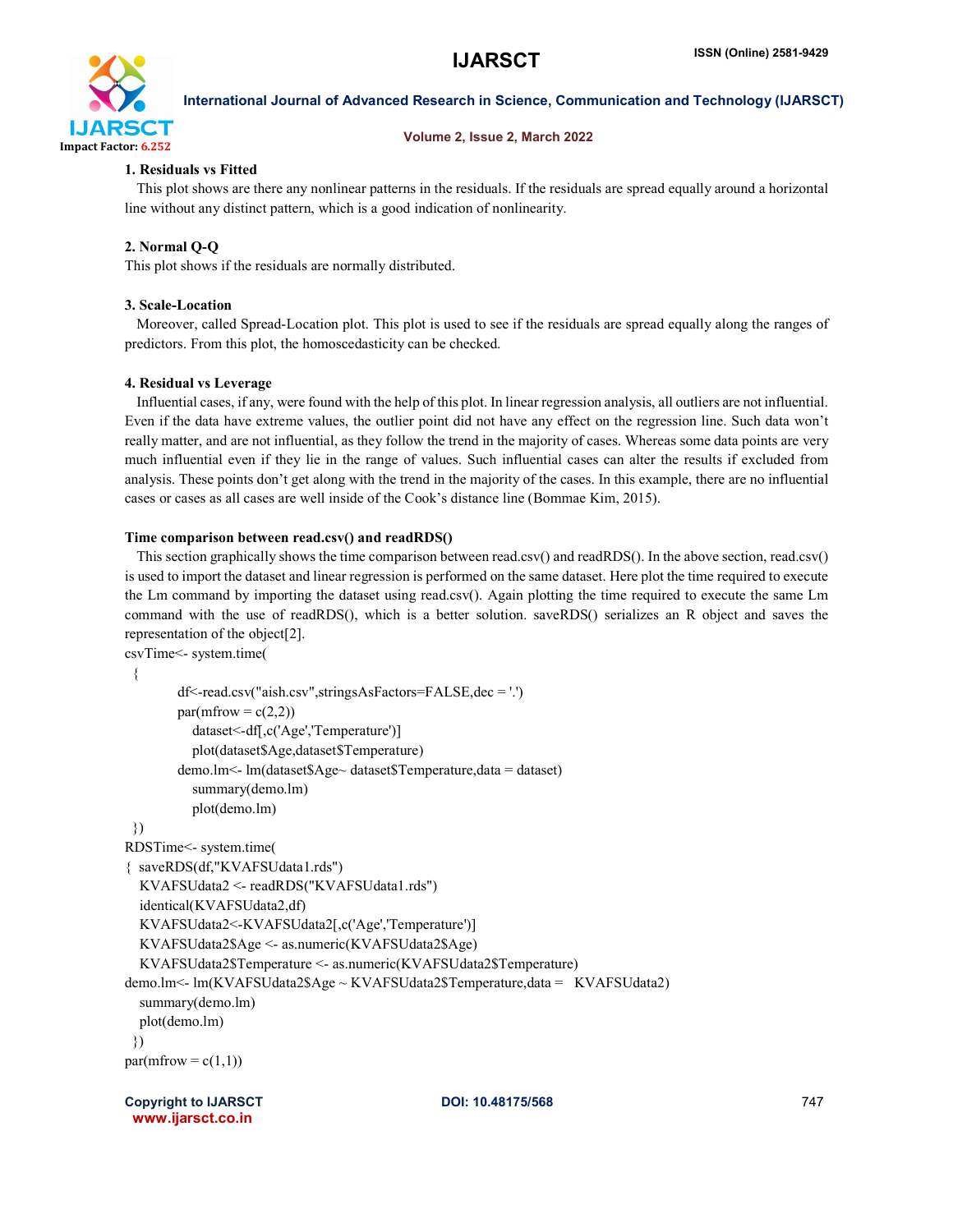

#### Volume 2, Issue 2, March 2022

plot (RDSTime,type="h",col="red",lwd = 15,ylim = c(0,1.5),ylab = "Time required for reading rds& csv", main = "Time comparison between readRDS&read.csv",font= 2) lines (csvTime,col="blue",lwd =  $6$ ,type = "h")

legend (3.5,1.5, c("readRDS","read.csv"), lty=c(1,1),lwd=c(6,3),col=c("red","blue"))

Time comparision between readRDS & read.csv



 The above plot shows the time that can be saved with the use of saveRDS() &readRDS (time in red color). The blue color line in the plot is the time required for the read.csv().

#### IV. CONCLUSION

 In this paper, we used the data digitalized from Veterinary College (KVAFSU), Hebbal, Bengaluru, where sick animals are treated daily. For this paper, we used 478 cases of animals treated in this college. Data analytics is done in R language, which is a statistical language.

 Firstly, we have used the dataset for some simple data analytics using aggregate function and plotting the result using the graphical functions of R.

 In the second section, this paper shows how linear regression of machine learning technique is applied to the dataset and gives the details of the output of linear regression summary and diagnostic plots.

 Third section shows how the serialization interface of a single object is used to minimize the time required by the familiar R functions.

 In the future, we can make a comparison of this old world of "small-data" (without machine learning) business intelligence, where it is sufficient to have a small application engine that sits on top of a database, with the world of Big Data. Now, the data being processed is thousand times greater, for such a large data speed is also one factor, so a data engine that's in memory and parallel is needed. To take advantage of machine learning for big data, we're deploying it at the application layer. Which means "big data" not only needs storage but also "big compute" (Peter Levine, 2015).

Again, we can use one of the most popular engines for big data processing is Apache Spark. Spark provides a highabstraction, platform-independent programming paradigm for very large-scale data processing by leveraging the Java framework.

#### ACKNOWLEDGMENT

The author wishes to thank Dr. Shanthi Mahesh for her guidance, review, and support.

# DECLARATION OF CONFLICTING INTERESTS

 The author declared no potential conflicts of interest with respect to the research, authorship, and/or publication of this article [5]..

# **REFERENCES**

[1]. https://www.coursera.org/learn/machine-learning?sharebuttons\_ref=.

[2]. http://www.fromthebottomoftheheap.net/2012/04/01/saving-and-loading-r-objects/

Copyright to IJARSCT **DOI: 10.48175/568 Copyright to IJARSCT** 248 www.ijarsct.co.in